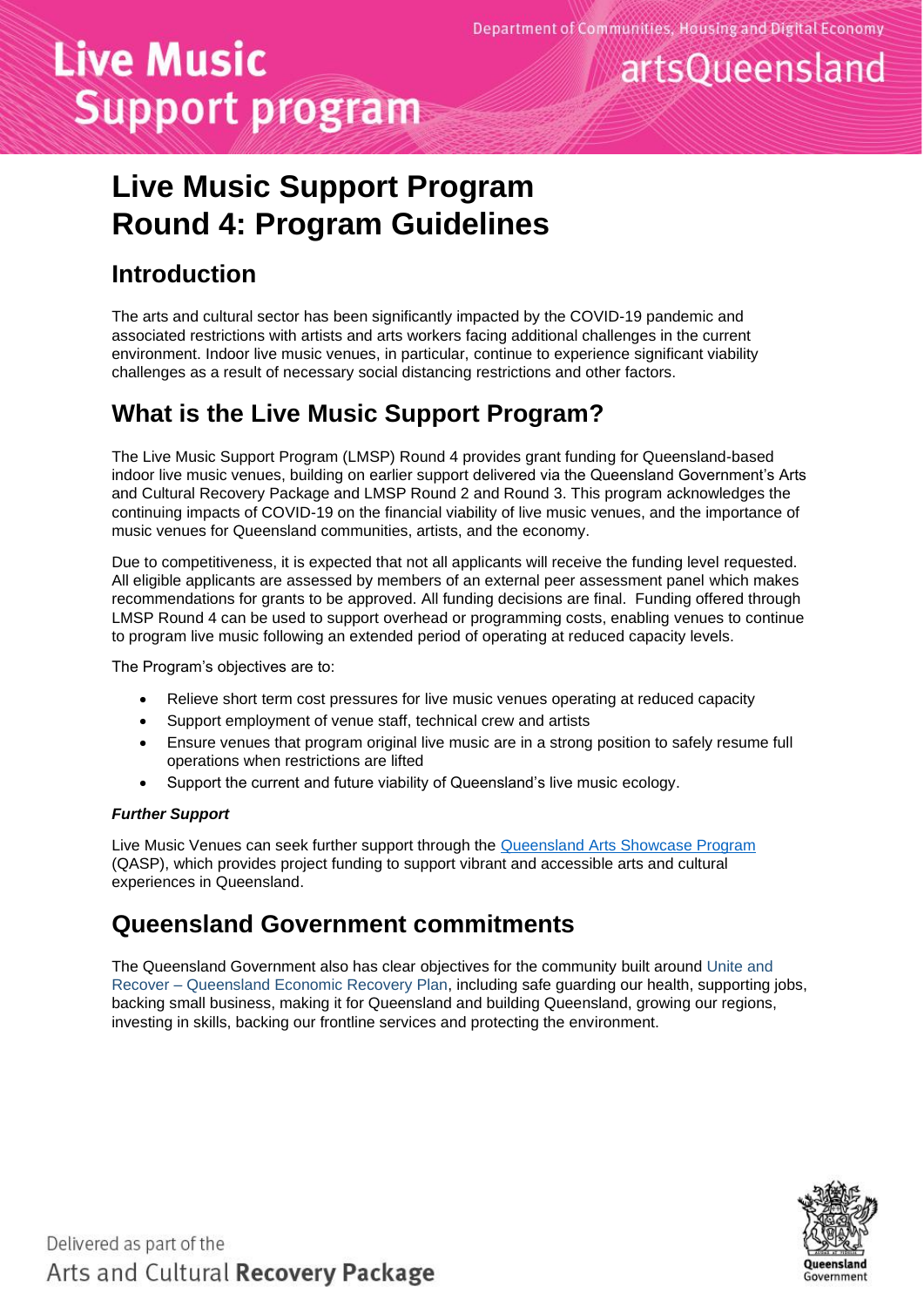### **Target Groups**

Arts Queensland is committed to realising the ambitions of the *Queensland Aboriginal and Torres Strait Islander Economic Participation Framework*, the *Queensland Cultural Diversity Policy*, the *Queensland Youth Strategy* and the *National Arts and Disability Strategy*.

Applications which include the following target groups as creators, participants or audiences will strengthen the implementation of Queensland Government commitments:

- Aboriginal people and Torres Strait Islander people
- people from a culturally and linguistically diverse background, including Australian South Sea Islanders
- older people (over 55 years old)
- children and young people (0–25 years old)
- people with disability\*
- LGBTQI+

Note that funding recipients are required to meet legal obligations in relation to accessibility including access to web content.

Applicants are encouraged to explore how they might direct their activities to these specific target groups as well as to regional Queenslanders where appropriate.

### **When can I apply?**

Applications Open: 18 March 2022

Applications Close: 4pm on 18 April 2022

Funding Announcement: Early June 2022

For costs incurred from: 1 October 2021 to 31 December 2021

### **How to submit your application**

Arts Queensland applications are managed online through SmartyGrants. You can save and continue working on an application until you are ready to submit. To apply online, visit the following web link to access the application form: [https://artsqueensland.smartygrants.com.au.](https://artsqueensland.smartygrants.com.au/)

If you do not have online access you can submit your application to Arts Queensland on a USB device posted to our office. Please contact Arts Queensland for requirements before submitting your application via post. Please note USB devices will not be returned to you.

Arts Queensland cannot accept emailed or hand-delivered applications.

You will receive an email or letter notifying you that your application has been received. If you have not received an acknowledgment within 5 days of submitting your application please contact Arts Queensland using the contact details at the end of these guidelines.

### **Who can apply?**

LMSP Round 4 will provide further financial relief to assist **dedicated** live music venues to continue operating following an extended period of social distancing restrictions.

A **dedicated live music venue** is defined as a business located in Queensland whose primary function is to program or host original live music primarily in an indoor space subject to restricted density. To demonstrate that the venue is a dedicated live music venue requires evidence of regular,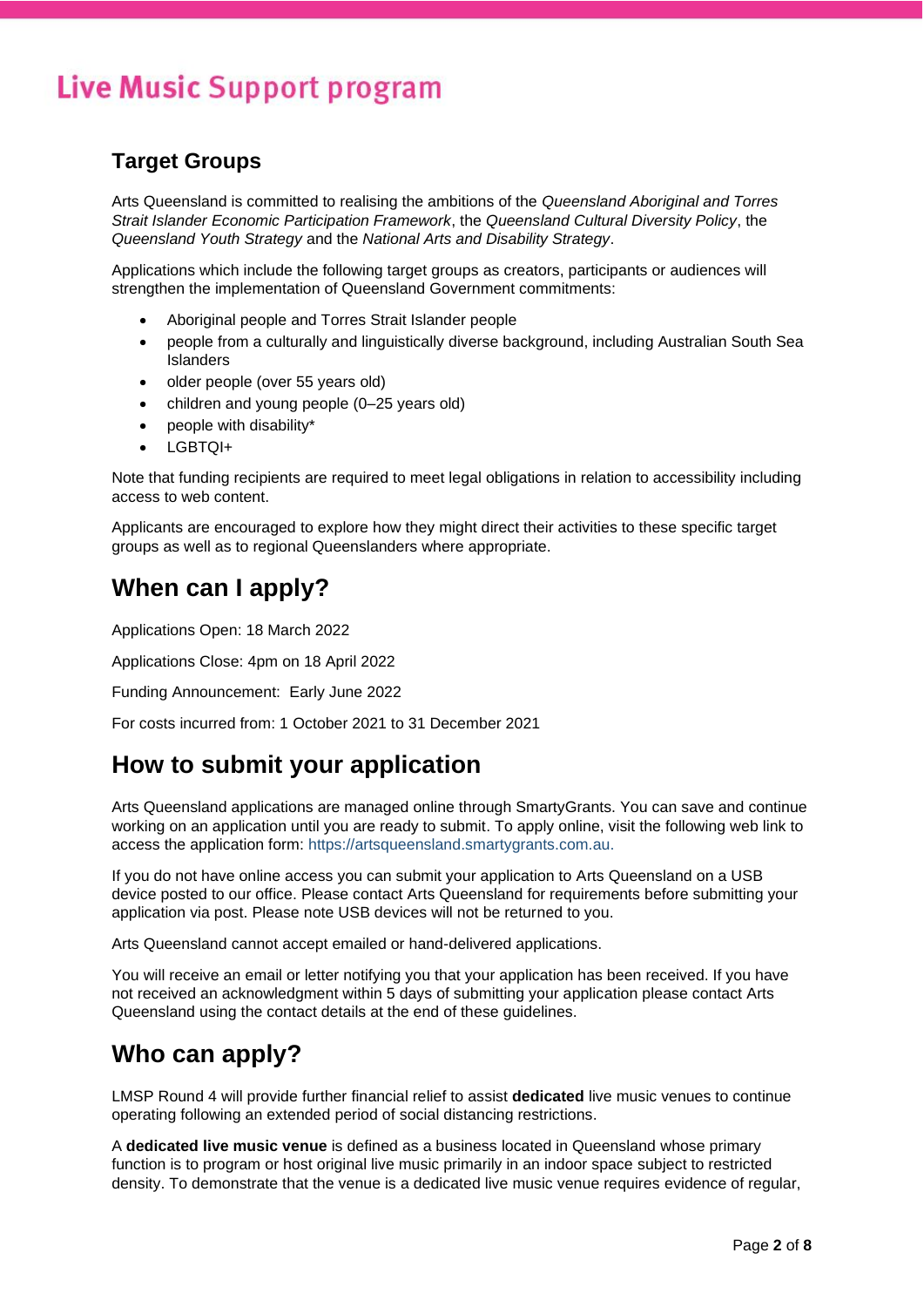ticketed original live music programming, and evidence of the proportion of venue space that is dedicated to music performance (which may include associated infrastructure or equipment), e.g. entire venue or separate band room.

An indoor space is an area, room or premises that is or are substantially enclosed by a roof and walls, regardless of whether the roof or walls or any part of them are:

- a. permanent or temporary; or
- b. open or closed.

This definition is consistent with that for the Public Health Direction referred to as *Restrictions on Businesses, Activities and Undertakings Directions (No. 29)*, in place effective from 8 October 2021 to 16 December 2021 and the superseded Public Health Directions in place during the funded period of 1 October 2021 to 31 December 2021.

### **Eligibility**

To be eligible, all applicants must:

- be the owner or operator of a venue that is based in Queensland and that:
	- o meets the definition of a dedicated live music venue; and
	- o can evidence a history of regular original live music programming.
- have operated the venue as a dedicated live music venue prior to March 2020 and be operating at time of application
- confirm that the venue is operating in accordance with the current Public Health Directions and COVID Safe Checklist
- be able to provide evidence of a significant decrease in Q2 FY 2021-2022 revenue relative to normal operating conditions (i.e. pre-March 2020) of the venue
- have an active Australian Business Number (ABN) that is in the name of the applicant
- have satisfied the reporting requirements of any previous Arts Queensland funding
- not be insolvent or have owners / directors that are an undischarged bankrupt
- not be an employee referred to under the heading 'Ineligible applications'.

Only one application per registered ABN will be accepted. This program does not accept applications from individuals.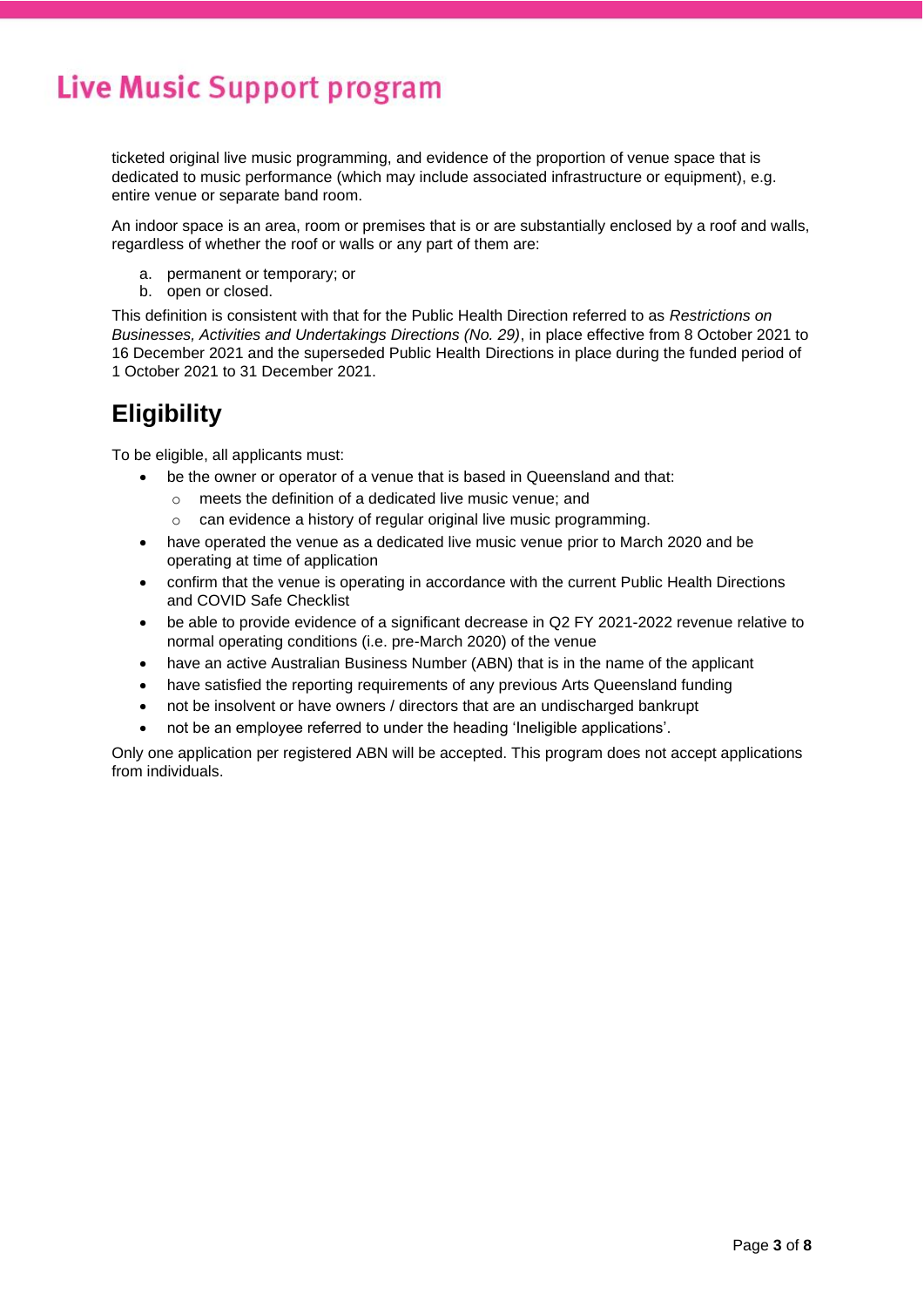#### Ineligible applications

Applications will be deemed ineligible if:

- they do not satisfy the above eligibility criteria
- they are incomplete or do not contain all mandatory support material (refer below)
- requested items have been funded for the period of 1 October 2021 to 31 December 2021 by a grants program administered by the Queensland Government
- funding is requested for food and beverage
- funding is requested for the purchase of equipment
- funding is requested for activities that occurred before 1 October 2021 and/or after 31 December 2021
- requested items have already been funded via Arts Queensland Live Music Venue Support Program or Live Music Support Program Rounds 1, 2 or 3
- the applicant is a current Arts Queensland employee or previous employee who ceased employment less than six months prior to the application closing date
- the applicant is an employee of an Arts Statutory Body or the Department of Communities, Housing and Digital Economy, unless the application includes a covering letter from the applicant's employer detailing the applicant's role and employment details, a statement that the application does not relate to carrying out duties of their role and how any potential conflict of interest will be addressed.

Note: Arts Queensland may request additional documentation to confirm eligibility.

### **How much can I apply for?**

You can apply to LMSP Round 4 to meet costs associated with operating your venue between 1 October 2021 to 31 December 2021.

The maximum amount of funding you can apply for is based on the size of your venue as set out in the table below. The venue capacity range associated with each funding tier reflects the space/s of your venue that are subject to occupant density restrictions under a Public Health Direction and used **for regular and consistent live music programming**. Evidence of this programming may be requested by Arts Queensland to confirm which funding tier your venue is eligible for.

**If you are unsure which funding tier your venue fits into, please contact Arts Queensland prior to submitting your application.** 

| Venue capacity* (under normal operating conditions) | <b>Funding cap</b> |
|-----------------------------------------------------|--------------------|
| Tier 1 (up to 300 pax)                              | Up to \$100,000    |
| Tier 2 (301 – 500 pax)                              | Up to \$120,000    |
| Tier 3 (501 - 1000 pax)                             | Up to \$180,000    |
| Tier 4 (1001 – 1500 pax)                            | Up to \$230,000    |
| Tier 5 (1501 – 2000 pax)                            | Up to \$280,000    |
| Tier 6 (more than 2000 pax)                         | Up to \$380,000    |

**\* Note: this must reflect the capacity of the space/s used for regular and consistent live music programming.**

#### **Due to competitive nature of this fund, it is expected that not all applicants will receive the funding level requested.**

LMSP Round 4 funding can be used to cover any expended business costs, other than items, including (but not limited to) rent, utilities, staff costs, financial, legal or other professional costs to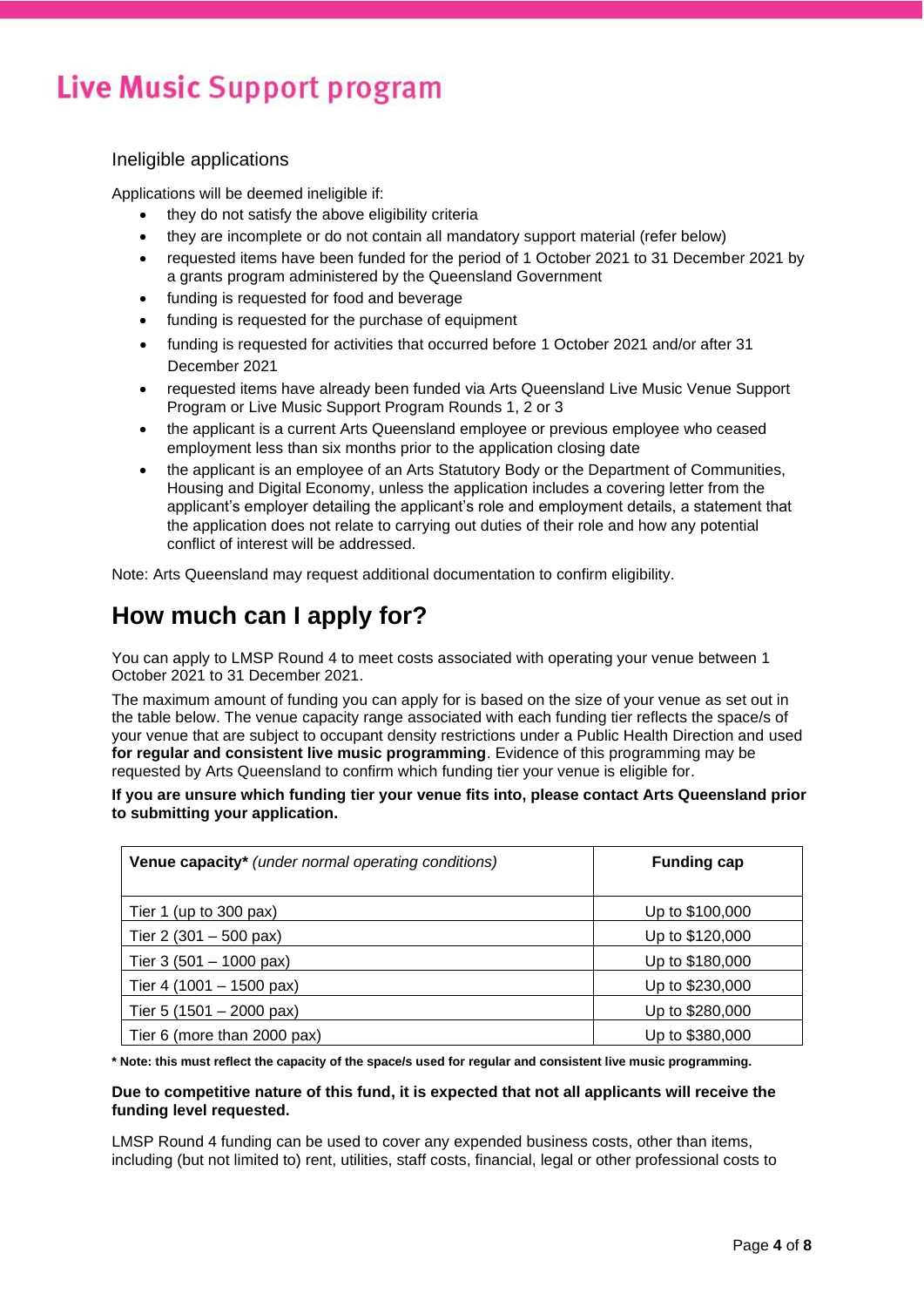support sustainability, and programming costs necessary to operate within the current restrictions environment.

### **How are applications considered/assessed?**

All applications are checked for eligibility by Arts Queensland staff. All eligible applications are assessed by members of an external peer assessment panel.

The panel meet to moderate the round, which includes considering applicant eligibility and recommended funding based on the appropriate tier and available budget. The panel makes funding recommendations which are approved by the Director-General, Department of Communities, Housing and Digital Economy. The peer assessor panel will be provided with the Arts Queensland funding history of all applicants to this program.

When funding recommendations are made, consideration is given to available budget, therefore applicants may not receive the full amount requested. All funding decisions are final.

### **What to attach**

A complete application must include your application form and all mandatory support material. Support material is important to provide evidence of the information and claims in your application. Applications that do not include all mandatory support material will be deemed ineligible.

If there are special circumstances pertaining to your organisation's situation that might require consideration of an alternative payment schedule than listed in these guidelines, please advise in your application and provide any relevant supporting information.

Arts Queensland reserves the right to reopen application forms and request further information to clarify elements of an application.

Mandatory Support Material (all applications):

- Quarterly Business Activity Statement (BAS), as lodged to the Australian Tax Office, for Q2 2021/22 (October–December) which clearly shows income earned during this period for the venue and the lodgement date. This is to provide evidence of the financial impact on your business revenue for the assessed period
- A BAS, as lodged to the Australian Tax Office, from pre-March 2020 and that reflects normal operating conditions for the venue. This BAS should be from no earlier than October 2019 (i.e. Q2 or Q3 2019-20)
- Evidence of how the venue is a dedicated live music venue including a history of regular original live music programming from February 2020 to 31 December 2021.These attachments (not links) must include the following details at a minimum: performance date, artist name, ticketed / non-ticketed, and whether the artist is performing original music. For more information, please refer to Frequently Asked Questions
- Current COVID Safe Checklist the venue is operating under.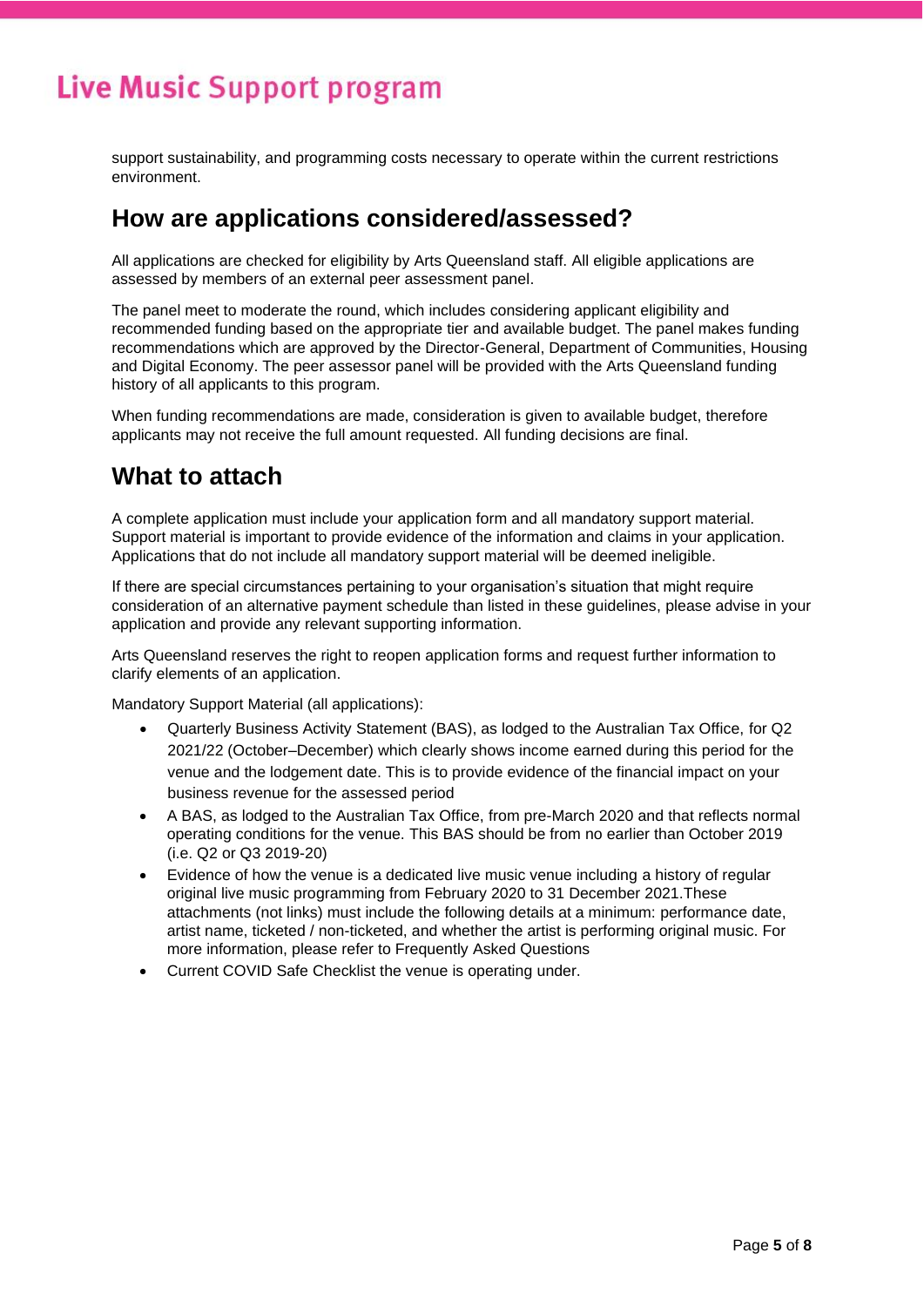### **Application Outcomes**

All successful applicants will receive an email advising of the funding application outcome.

Ineligible applications will be notified once the application has been deemed ineligible by Arts Queensland staff.

### **How to manage a successful application**

If you are approved for funding, funding is to be provided to you in accordance with the terms and conditions of a funding agreement to be entered into between you and Arts Queensland. The funding agreement will be issued to you after you have been approved for funding.

Under the terms of the funding agreement, you may be asked to supply additional information to demonstrate that funding conditions have been met before payment can be made.

Successful applications will be managed through SmartyGrants. You can log onto SmartyGrants at any time to view the details of your approved application. If you are approved for funding you will be required to provide an EFT form and tax invoice to Arts Queensland for the amounts as listed in your payment schedule provided to you by your Arts Queensland Client Manager.

### **Payment schedule**

It is proposed that once the funding conditions under the funding agreement have been met, including receipt by Arts Queensland of your EFT Form and tax invoice for the amount listed in your payment schedule, funding will be paid in one instalment.

### **Reporting you will need to do if successful**

All successful applicants will be required to submit to Arts Queensland an outcome report by 30 July 2022. The outcome report collects information about outputs and outcomes, including artistic, cultural, social and economic returns on investment, and the expenditure of grant funding.

It is recommended that you familiarise yourself with the outcome report before you submit your application. The outcome report template, as well as a range of associated tools and resources, are available from the Arts Queensland webpage.

The outcome report must be submitted via SmartyGrants. You cannot apply for further funding from Arts Queensland until the grant acquittal is approved. Your acquittal documentation will be assessed by an Arts Queensland staff member and you may be asked to provide further information about the acquittal which may include receipts or invoices as evidence of expenditure.

If requested, invoices or receipts must be provided to Arts Queensland for the venue's business costs, which must:

- be dated from 1 October 2021 to 31 December 2021
- be issued in the name of the approved applicant
- describe the items/services purchased or business costs incurred
- be issued on commercial terms, without conflicts of interest, for a genuine expense incurred for the operation of the venue.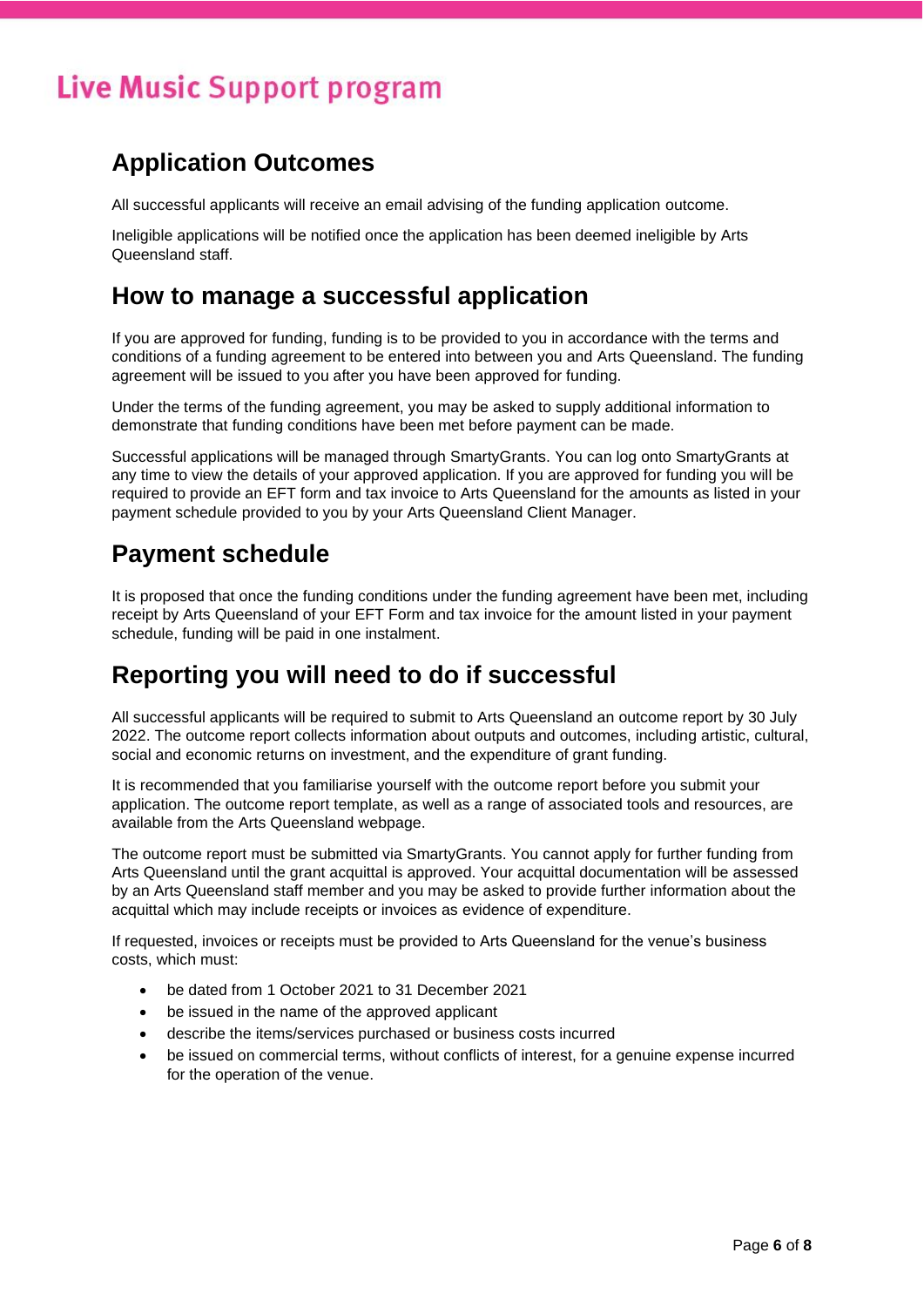The following will not be accepted as evidence of approved expenditure:

- invoices or receipts dated before 1 October 2021 or after 31 December 2021
- items for which funding has not been approved under the funding agreement
- purchase/sales orders, quotes or statements.

Arts Queensland may request the return of grant funds if they are unspent at the time of acquittal, or due to breaches of the funding Guidelines or agreement.

### **Governance**

Arts Queensland reserves the right to modify the Fund Guidelines at any time. Applicants will be notified of changes.

#### **Acknowledgement of Funding**

All recipients of funding programs must correctly acknowledge the Queensland Government's contribution, details can be found on the Arts Queensland webpage.

#### **Rules, breaches and enforcement**

Breaches of these funding guidelines will result in:

- Being ineligible/you being ineligible/both parties being ineligible for future funding from Arts Queensland
- grant funds being recalled.

#### **Goods and services tax (GST)**

If the approved applicant is registered for GST, you must acquit the grant using invoices to the value of the grant excluding GST spent on the goods or services.

If the approved applicant is not registered for GST, you must acquit the grant using invoices to the value of the grant including GST spent on the goods or services.

#### **Terms and conditions**

Terms of Funding will be outlined in a funding agreement for successful applicants and aligned to information provided in these Guidelines and Application form.

#### **Client Survey**

From time to time Arts Queensland conducts client surveys. These surveys are voluntary and may be emailed to applicants. They support continuous improvement of the grant processes. All responses will remain confidential

### **Where can I find support in preparing my application?**

You can find further information about LMSP Round 4, including Frequently Asked Questions, Important Information for Applicants, and other information on the Arts Queensland website at <https://www.arts.qld.gov.au/aq-funding/live-music-support-program> It is recommended that you review and familiarise yourself with these key documents prior to submitting your application.